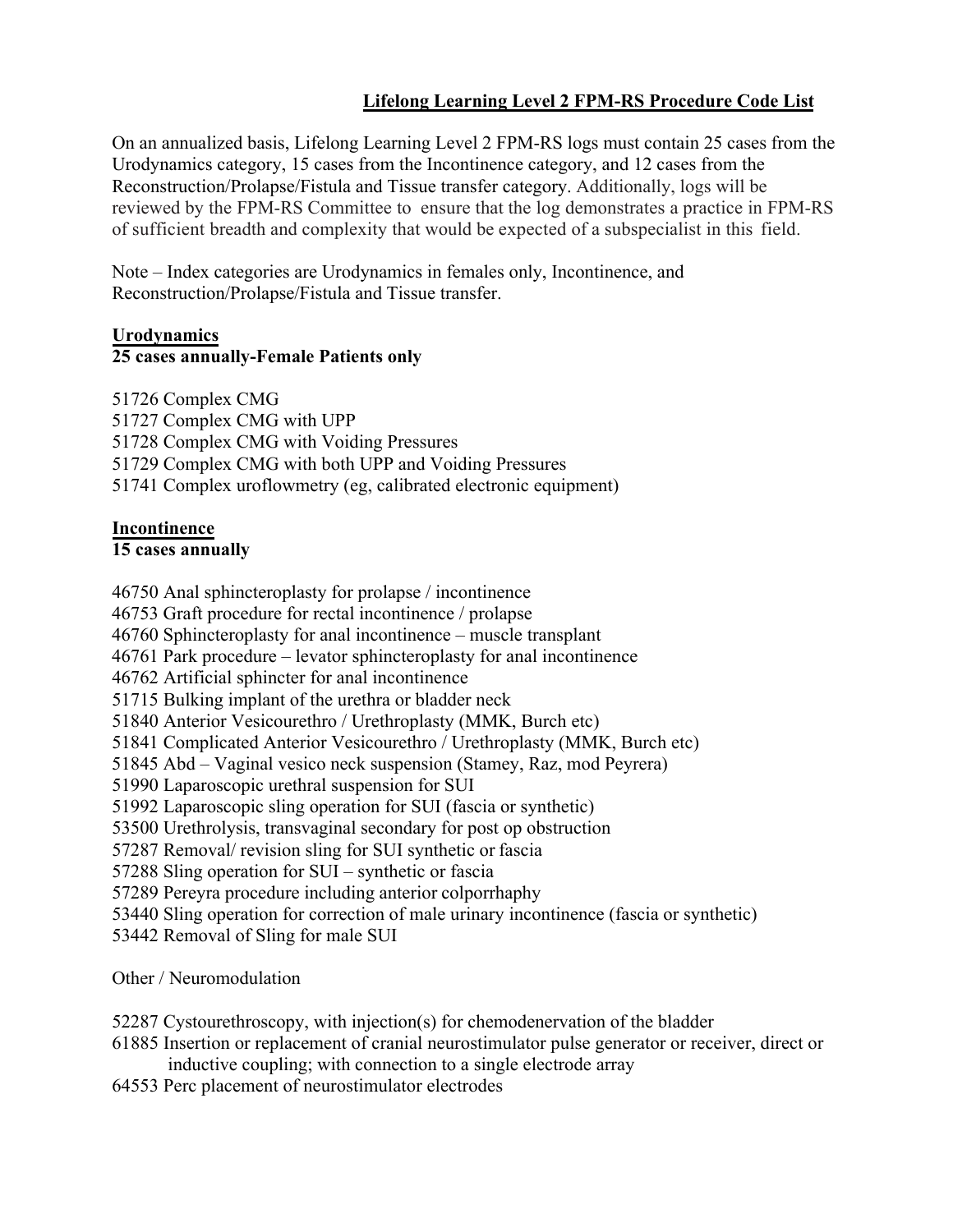64561 (PNE) sacral nerve (transforaminal procedure) 64581 (Stage I) sacral nerve (transforaminal procedure) 64585 Revision or removal of peripheral neurostimulator electrode array

# **Reconstruction/Prolapse/Fistula and Tissue Transfer**

# **12 cases annually**

Reconstruction

44312 Ileostomy revision (stoma revision)- simple

44314 Ileostomy revision – complicated

50727 Revision of urinary-cutaneous anastomosis

50728 Revision of urinary-cutaneous anastomosis with repair of fascial defect and hernia

50780 Ureteroneocystostomy, ureteroureterostomy – bil modify 50

50800 Ureteroenterostomy (anastomosis of ureter to bowel)

50820 Ileal conduit

50825 Continent Diversion

50845 Appendicovesicosotomy

51590 Cystectomy complete with ileal conduit or sigmoid bladder

51595 Cystectomy complete with ileal conduit or sigmoid bladder with bilat PLND

51596 Cystectomy with continent diversion

51800 Cysto/cystourethroplasty (any procedure with wedge resection bladder neck, Y-V plasty etc

51960 Enterocystoplasty including intestinal reanastomosis

53060 ID Skene's gland absess

53230 Excision female urethral diverticulum, separate procedure

53240 Marsupialisation of urethral diverticulum female or male

53260 Fulgaration or excision urethral polyps - distal urethra

53265 Fulgaration or excision urethral caruncle

53270 Fulgaration or excision Skene's gland

53275 Fulgaration or excision urethral prolapse

53430 Urethroplasty female urethra

57291 Neovaginal construction without graft

57292 Neovaginal construction with graft

57295 Revision Neovaginal construction including removal of graft, vaginal approach

57296 Revision Neovaginal construction including removal of graft open abd approach

# Prolapse

45400 Laparoscopic repair of rectal prolapse

45402 Laparoscopic repair of rectal prolapse with sigmoid resection

45540 Repair rectal prolapse – abd approach

45541 Perineal repair of rectal prolapse

45550 Open repair of rectal prolapse with sigmoid resection

45130 Excision of rectal procidentia with anastomosis – perineal approach

45135 Excision of rectal procidentia with anastomosis abd and perineal approach

57160 Fitting Pessary

57110 Vaginectomy (colpectomy)

57112 Vaginectomy with node dissection

57120 Colpocleisis (Le Fort type)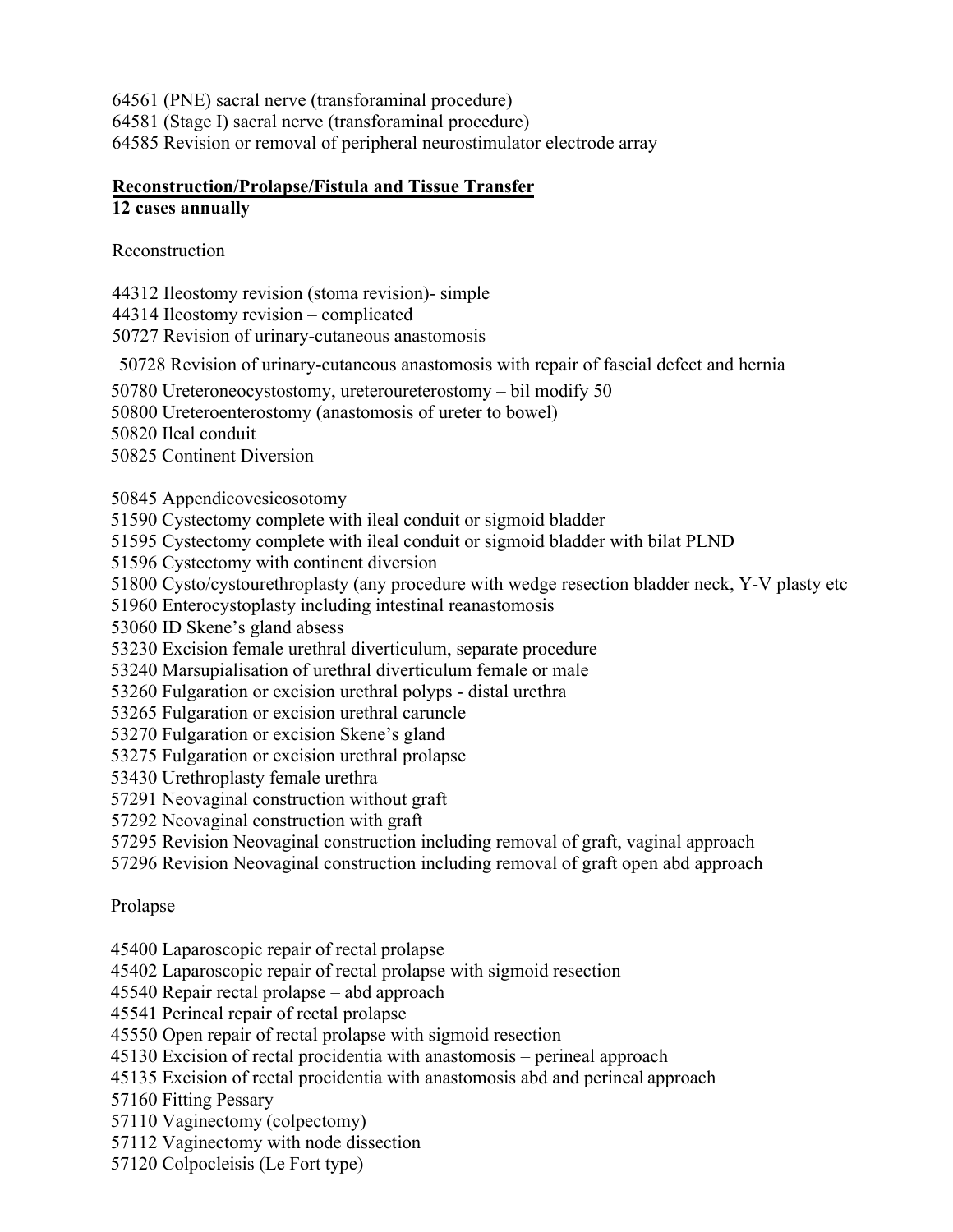- 57200 Colporraphy / suture of vaginal injury non obstetrical
- 57210 Colpoperineoraphy / suture of vaginal and/or perineum injury non obstetrical
- 45560 Repair Rectocele separate
- 57220 Plastic operation on urethral sphincter, vaginal approach (Kelly)
- 57230 Plastic repair of urethrocele
- 57240 Anterior colporraphy, repair cystocele with or without repair of urethrocele vaginal
- 57250 Posterior colporraphy, repair rectocele without perineorrhaphy)
- 57260 Combined AnteriorPosterior colporraphy
- 57265 Combined AnteriorPosterior colporraphy with enterocele
- 56800 Plastic repair Introitus
- 56810 Perineoplasty nonobstetric separate
- 57267 Insertion Vaginal mesh for repair of Pelvic Floor each site Vaginal approach, in addition to primary procedure
- 57268 Repair enterocele, vaginal approach separate procedure
- 57270 Repair enterocele, abdominal approach separate procedure
- 57280 Colpopexy, abdominal approach
- 57282 Colpopexy, vaginal extraperitoneal approach
- 57283 Colpopexy, vaginal intraperitoneal approach
- 57284 Repair paravaginal defect including repair cystocele if done, open abd approach
- 57285 Repair paravaginal defect including repair cystocele if done, vaginal approach
- 57295 Revision or removal of mesh / graft, vaginal
- 57296 Revision or removal of mesh / graft, abdominal
- 57423 Laparoscopic with or without robot paravaginal repair with or without repair cystocele
- 57425 Laparoscopic with or without robot surgical colpopexy
- 57426 Laparoscopic with or without robot revision (including removal of prosthetic vaginal graft)
- 58400 Uterine suspension with or without shortening round ligaments, with or without shortening ureterosacral ligs (separate procedure)

# Fistula

57300 Repair rectovaginal fistula, vaginal or trans anal

- 57305 Repair rectovaginal fistula, abdominal approach
- 57307 Repair rectovaginal fistula, abdominal approach with colostomy
- 57308 transperineal with perineal body reconstruction with / without levator

plication 45820 Repair of rectourethral fistula

45825Repair of rectourethral fistula with colostomy

45800 Repair of rectovesical fistula

- 45805 Repair of rectovesical fistula with colostomy
- 51900 Closure VVF, Abd
- 57320 Closure VVF vaginal approach
- 57330 Closure VVF transvesicle and vaginal approach
- 51920 Closure V Uterine F, Abd
- 51925 Closure V Uterine F with hysterectomy
- 57310 Closure urethrovaginal fistula
- 57311 Closure urethrovaginal fistula with bulbocavernosus transplant

Harvest /Elevation for Tissue Transfer